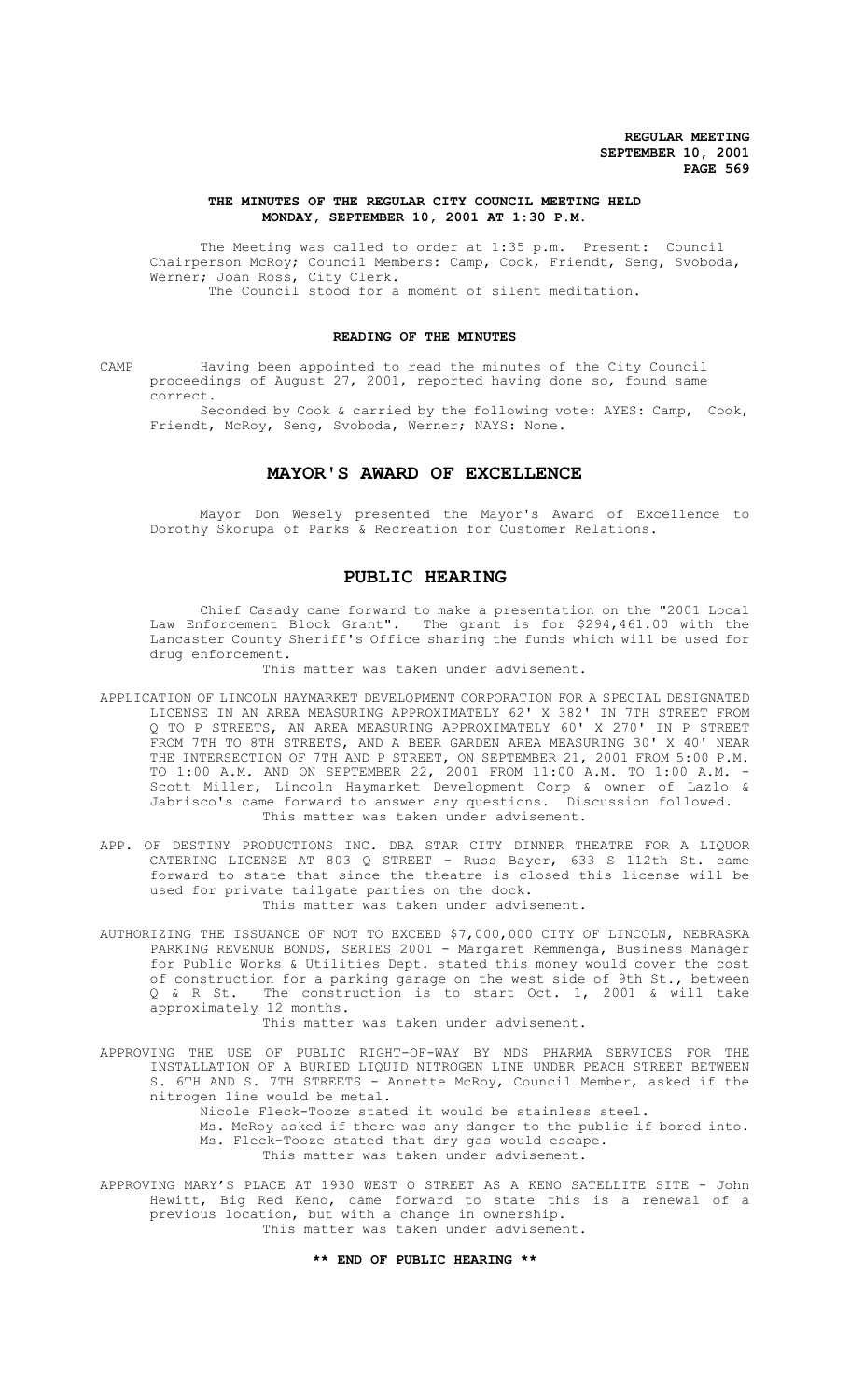# **COUNCIL ACTION**

#### **LIQUOR RESOLUTIONS**

APPLICATION OF LINCOLN HAYMARKET DEVELOPMENT CORPORATION FOR A SPECIAL DESIGNATED LICENSE IN AN AREA MEASURING APPROXIMATELY 62' X 382' IN 7TH STREET FROM Q TO P STREETS, AN AREA MEASURING APPROXIMATELY 60' X 270' IN P STREET FROM 7TH TO 8TH STREETS, AND A BEER GARDEN AREA MEASURING 30' X 40' NEAR THE INTERSECTION OF 7TH AND P STREET, ON SEPTEMBER 21, 2001 FROM 5:00 P.M. TO 1:00 A.M. AND ON SEPTEMBER 22, 2001 FROM 11:00 A.M. TO 1:00 A.M - CLERK read the following resolution, introduced by Jon Camp, who moved its adoption for approval: A-81078 BE IT RESOLVED by the City Council of the City of Lincoln, Nebraska: That after hearing duly had as required by law, consideration of the facts of this application, the Nebraska Liquor Control Act, and the pertinent City ordinances, the City Council recommends that the application of Lincoln Haymarket Development Corporation for a Special Designated License to cover an area measuring approximately 61 feet by 382 feet in 7th Street from Q to P Street, an area measuring approximately 60 feet by 270 feet in P Street from 7th to 8th Streets, and a beer garden area measuring 30 feet by 40 feet near the intersection of 7th and P Streets, Lincoln, Nebraska, on September 21, 2001 between the hours of 5:00 p.m. and 1:00 a.m., and on September 22, 2001 between the hours of 11:00 a.m. to 1:00 a.m. be approved with the condition that the premise complies in every respect with all City and State regulations and with the following requirements:<br>1. Identification to be checked, wristbands r Identification to be checked, wristbands required on all

- parties wishing to consume alcohol.
- 2. Adequate security shall be provided for the event.<br>3. The area requested for the permit shall be separat
- The area requested for the permit shall be separated from the public by a fence or other means.
- 4. Responsible alcohol service practices shall be followed.

BE IT FURTHER RESOLVED the City Clerk is directed to transmit a copy of this resolution to the Nebraska Liquor Control Commission. Introduced by Jon Camp

Seconded by Svoboda & carried by the following vote: AYES: Camp, Cook, Friendt, McRoy, Seng, Svoboda, Werner; NAYS: None.

APP. OF DESTINY PRODUCTIONS INC. DBA STAR CITY DINNER THEATRE FOR A LIQUOR CATERING LICENSE AT 803 Q STREET - CLERK read the following resolution, introduced by Jon Camp, who moved its adoption for approval: A-81079 BE IT RESOLVED by the City Council of the City of Lincoln, Nebraska:

That after hearing duly had as required by law, consideration of the facts of this application, the Nebraska Liquor Control Act, and the pertinent City ordinance, the City Council recommends that the application of Destiny Productions Inc. dba "Star City Dinner Theatre" for the issuance of a Catering Permit to the existing liquor license, located at 803 Q Street, Lincoln, Nebraska, be approved with the condition that the premise complies in every respect with all city and state regulations.

BE IT FURTHER RESOLVED that a copy of this resolution be transmitted by the City Clerk to the Nebraska Liquor Control Commission. Introduced by Jon Camp Seconded by Seng & carried by the following vote: AYES: Camp,

Cook, Friendt, McRoy, Seng, Svoboda, Werner; NAYS: None.

MANAGER APPLICATION OF MICHAEL D. OLDERBAK FOR NEBRASKA RETAIL VENTURES L.L.C. DBA AMPRIDE 101 AT 4135 S. 48TH STREET, AMPRIDE 102 AT 4002 ADAMS STREET, AMPRIDE 103 AT 600 W. A STREET, AMPRIDE 105 AT 3291 HOLDREGE STREET, AMPRIDE 106 AT 4401 N. 70TH STREET, AND AMPRIDE 107 AT 5501 SUPERIOR STREET - PRIOR to reading:

CAMP Moved to delay action on Olderbak application for one week to 9/17/01.

Seconded by Seng & carried by the following vote: AYES: Camp, Cook, Friendt, McRoy, Seng, Svoboda, Werner; NAYS: None.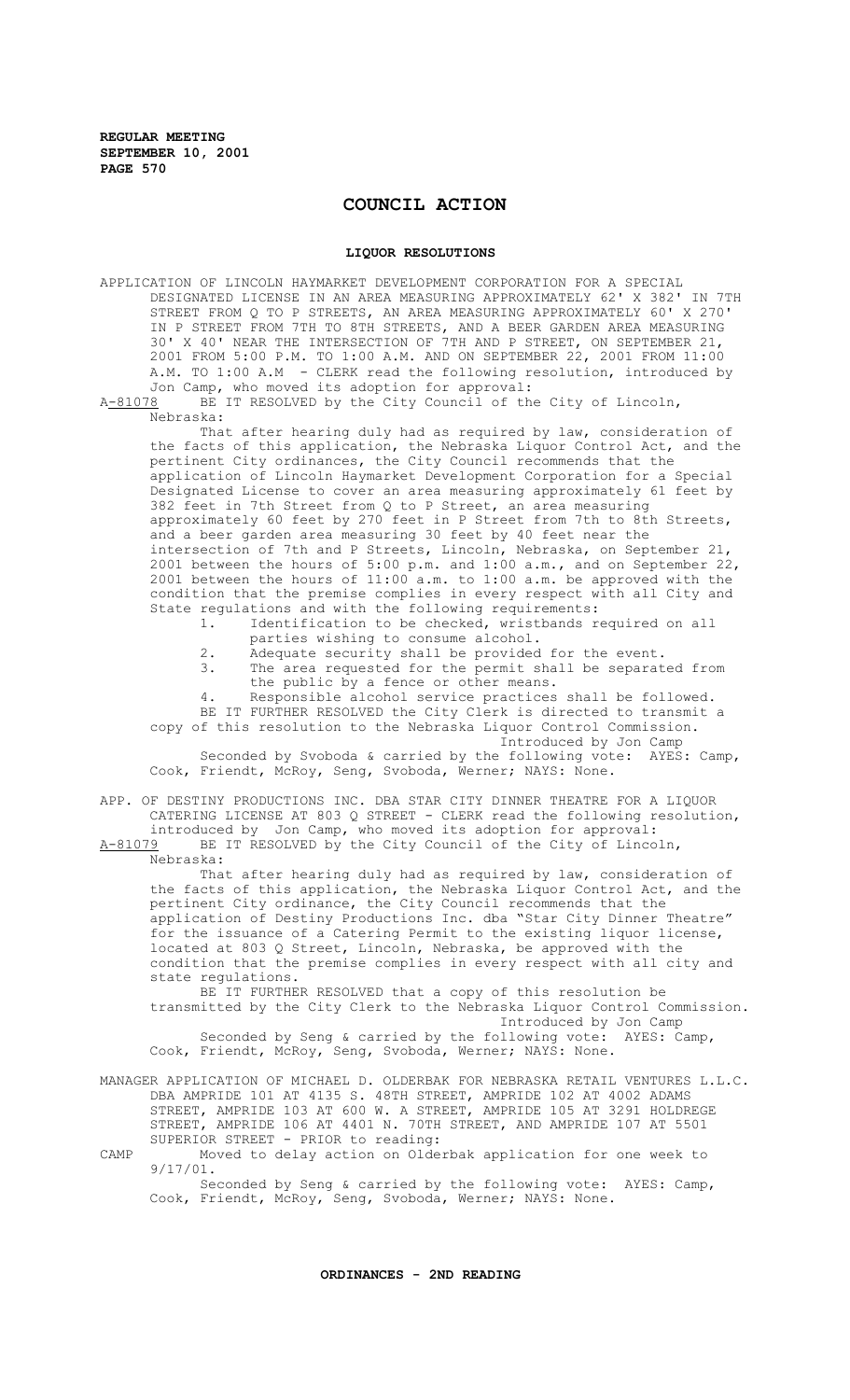AUTHORIZING THE ISSUANCE OF NOT TO EXCEED \$7,000,000 CITY OF LINCOLN, NEBRASKA PARKING REVENUE BONDS, SERIES 2001 - CLERK read an ordinance, introduced by Coleen Seng, authorizing the issuance of not to exceed \$7,000,000 City of Lincoln, Nebraska parking revenue bonds, series 2001, the second time.

### **RESOLUTIONS**

APPROVING THE USE OF PUBLIC RIGHT-OF-WAY BY MDS PHARMA SERVICES FOR THE INSTALLATION OF A BURIED LIQUID NITROGEN LINE UNDER PEACH STREET BETWEEN S. 6TH AND S. 7TH STREETS - CLERK read the following resolution,

introduced by Ken Svoboda, who moved its adoption:<br>A-81080 WHEREAS, MDS Pharma Services has submitted an WHEREAS, MDS Pharma Services has submitted an application for a permit to use the public right-of-way in Peach Street between South 6th Street and South 7th Street for the installation of a nitrogen line to connect a nitrogen tank at 621 Peach Street to the MDS Pharma Services main building; and

WHEREAS, said applicant has submitted a letter of application and a site plan which are attached hereto, marked as Exhibit "A" and Exhibit "B" respectively, and made a part of this resolution by reference, to use the public right-of-way as above described; and

WHEREAS, said applicant has complied with all of the provisions of Chapter 14.54 of the Lincoln Municipal Code pertaining to such use. NOW, THEREFORE, BE IT RESOLVED by the City Council of the City of Lincoln, Nebraska:

That the application aforesaid of MDS Pharma Services, hereinafter referred to as "Permittee" to use the public right-of-way in Peach Street between South 6th Street and South 7th Street, at 621 Peach Street, is granted as a privilege only by virtue of and subject to strict compliance with the site plan, the letter of application, and the following terms and conditions, to wit:

1. That the permission herein granted is granted as a privilege only, and is subject to all the terms and conditions of Chapter 14.54 of the Lincoln Municipal Code including those provisions relating to the posting of a continuing bond in the amount of \$5,000, and the filing of a certificate of insurance with a minimum combined single limit of \$500,000 aggregate for any one occurrence.

2. That said use shall be in full accordance with the aforesaid application, the site plan filed therewith, and with all applicable City ordinances and regulations.

3. The Permittee, its heirs, successors or assigns shall save and keep the City free and harmless from any and all loss or damages or claims for damages arising from or out of the use of the public way requested herein.<br>4. That

That all work done under the authority of this resolution shall be subject to the inspection and approval of the Director of

Public Works of the City of Lincoln.<br>5. This permit may be revok This permit may be revoked by resolution of the City Council and after giving of five days written notice to the Permittee by the City Clerk, for the following reasons: (a) failure of the Permittee to pay the compensation required within ten days after the date payment is due; (b) failure or neglect of the Permittee to comply with the provisions of Chapter 14.54 of the Lincoln Municipal Code, or any other provisions of the Lincoln Municipal Code or the provisions of the permit; (c) failure to use the space for which the permit was granted for a continuous period of at least six months or (d) upon a determination by the City that the space for which the permit was granted is needed for public use.

Upon revocation of a permit, the Permittee shall forthwith remove or abandon the space for which the permit was granted, together with the removal of any structure at their own cost and expense and return that space to the City of Lincoln, free and clear of all structures or encroachments of any type, at no expense to the City. If the requested removal or abandonment has not been completed within six months after revocation of the permit, the City Council may cause such removal or abandonment to be so done and the cost of such work shall become a lien against the property of the Permittee.

6. Permittee shall pay, as rental fee for the space occupied, an amount equal to ten percent of the square foot value, as last fixed by the Board of Equalization, of the lot directly abutting on the use, multiplied by the square footage of the use of space.

Said rental payments shall be made to the City Treasurer and shall be due and payable on the 1st day of October of each year;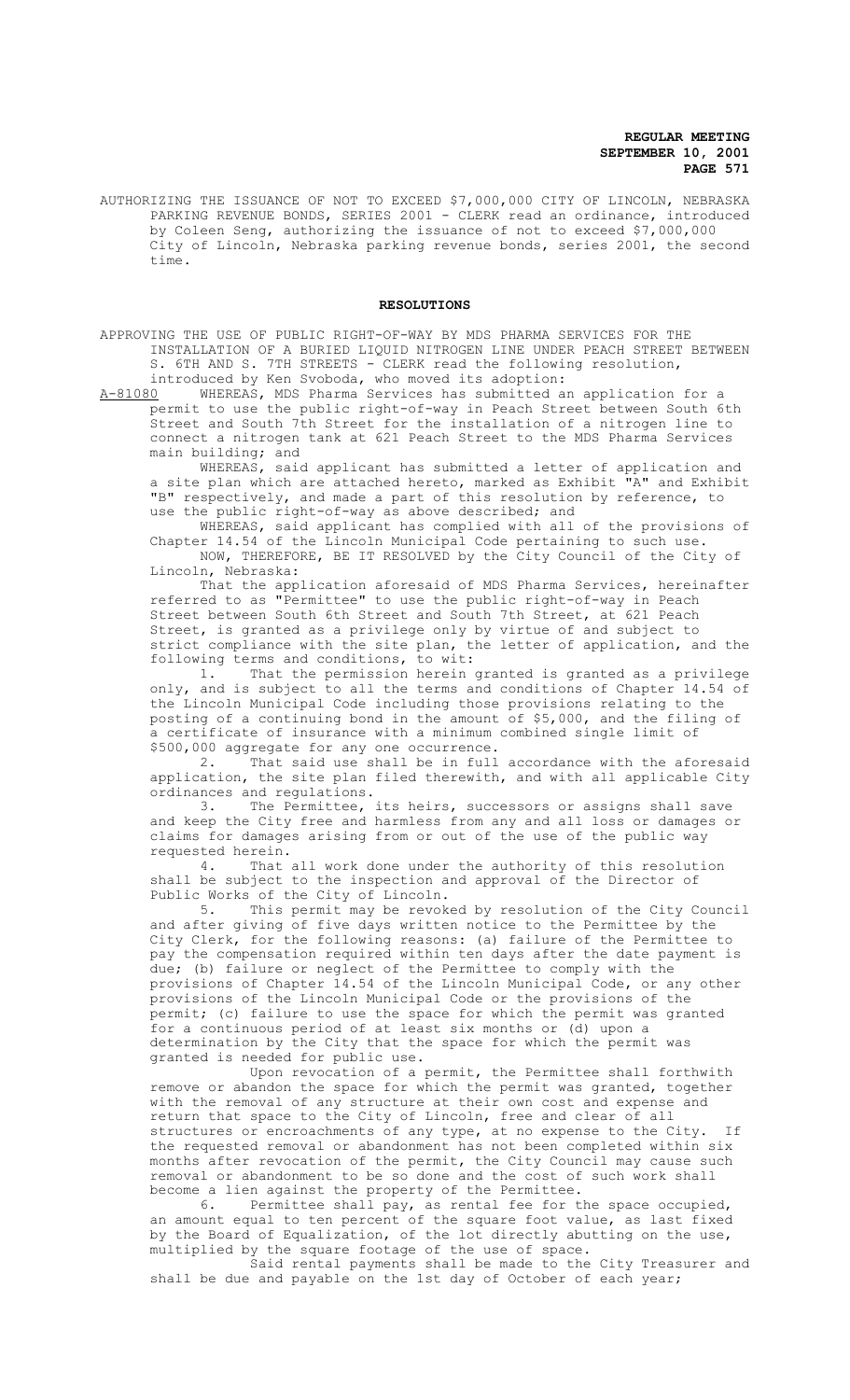provided however, the amount of the initial payment required hereunder shall be pro-rated from the date when the permit is issued to the 1st day of October of the next year and payments shall be due and payable on October 1st thereafter. Rent shall become delinquent on the 1st day of December of each year and such delinquent rent shall bear interest at the rate of one percent per month until paid and if such rent is not paid for six months or more after such delinquent date, a penalty of five percent shall be added thereto in addition to said interest.

7. The use of the public way herein granted and the terms and conditions of this resolution shall be binding and obligatory upon the above-named Permittee, its successors and assigns.

8. That within thirty (30) days from the adoption of this resolution, and before commencing any construction under the provisions hereof, the above-named Permittee shall file an unqualified written acceptance of all the terms and conditions of this resolution with the City Clerk. Failure to do so will be considered a rejection hereof and all privileges and authorities hereunder granted shall thereupon ipso facto terminate.

Introduced by Ken Svoboda Seconded by Seng & carried by the following vote: AYES: Camp, Cook, Friendt, McRoy, Seng, Svoboda, Werner; NAYS: None.

APPROVING MARY'S PLACE AT 1930 WEST O STREET AS A KENO SATELLITE SITE. REAPPOINTING MICHELLE PETERSEN, MOLVINA CARTER, AND MICHAEL TAVLIN TO THE COMMUNITY HEALTH ENDOWMENT BOARD OF TRUSTEES FOR THREE-YEAR TERMS EXPIRING SEPTEMBER 1, 2004 - CLERK read the following resolution, introduced by Ken Svoboda, who moved its adoption:

A-81081 MHEREAS, the City of Lincoln and the County of Lancaster, Nebraska have entered into an Interlocal Agreement for the purposes of providing for joint City-County keno lottery; and

WHEREAS, the City has entered into a contract for the operation of keno type lottery with Lincoln's Big Red Keno, Ltd., a Nebraska limited partnership; and

WHEREAS, Section 5 of the Interlocal Agreement and Section 3(b) of the Keno contract grant the City the authority to approve all satellite locations within the corporate limits of Lincoln; and

WHEREAS, all requirements under the Interlocal Agreement and the Keno contract governing the establishment and location of keno satellite sites have been met.

NOW, THEREFORE, BE IT RESOLVED by the City Council of the City of Lincoln, Nebraska that a keno satellite site is hereby authorized at the location of Mary's Place, 1930 West O Street, Lincoln, NE 68528. The City Clerk is directed to return an executed copy of this

Resolution to Mary's Place, and a copy to Lincoln's Big Red Keno, Ltd. Introduced by Ken Svoboda Seconded by Seng & carried by the following vote: AYES: Camp,

Cook, Friendt, McRoy, Seng, Svoboda, Werner; NAYS: None.

REAPPOINTING MICHELLE PETERSEN, MOLVINA CARTER, AND MICHAEL TAVLIN TO THE COMMUNITY HEALTH ENDOWMENT BOARD OF TRUSTEES FOR THREE-YEAR TERMS EXPIRING SEPTEMBER 1, 2004 - CLERK read the following resolution, introduced by Ken Svoboda, who moved its adoption:<br>A-81082 BE IT RESOLVED by the City Council of the Ci

BE IT RESOLVED by the City Council of the City of Lincoln, Nebraska:

That the reappointment of Michelle Petersen, Molvina Carter, and Michael Tavlin to the Community Health Endowment Board of Trustees for three-year terms expiring September 1, 2004 is hereby approved. Introduced by Ken Svoboda

Seconded by Seng & carried by the following vote: AYES: Camp, Cook, Friendt, McRoy, Seng, Svoboda, Werner; NAYS: None.

APPOINTING CAROL OTT SCHACHT TO THE COMMUNITY HEALTH ENDOWMENT BOARD OF TRUSTEES FOR A THREE-YEAR TERM EXPIRING SEPTEMBER 1, 2004 - CLERK read the following resolution, introduced by Ken Svoboda, who moved its adoption:<br>A-81083 BE

BE IT RESOLVED by the City Council of the City of Lincoln, Nebraska:

That the appointment of Carol Ott Schacht to the Community Health Endowment Board of Trustees for a three-year term expiring September 1, 2004 is hereby approved.

Introduced by Ken Svoboda Seconded by Seng & carried by the following vote: AYES: Cook, Friendt, McRoy, Seng, Svoboda, Werner; NAYS: Camp.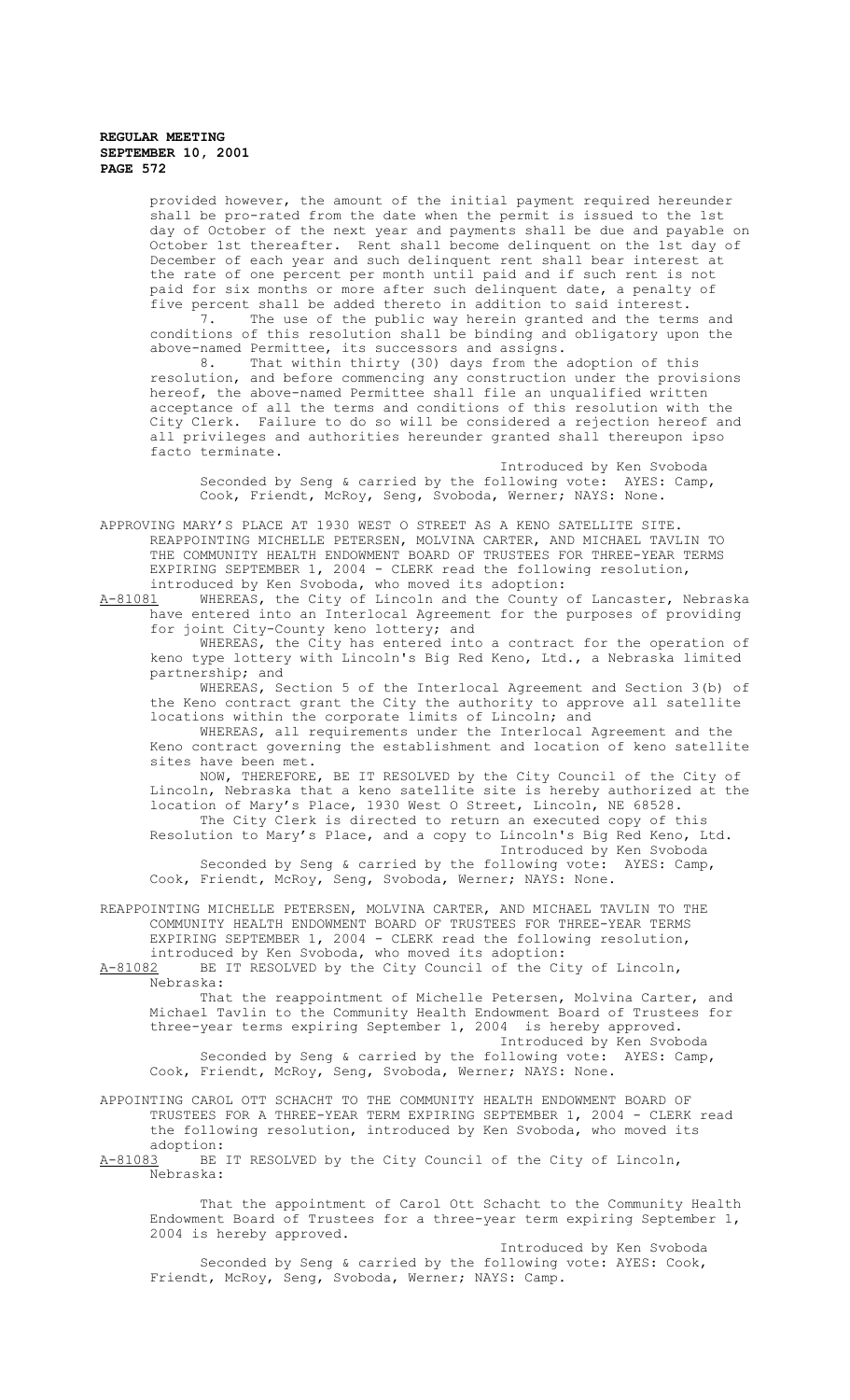SETTING HEARING DATE OF MON., SEPT. 24, 2001 AT 5:30 P.M. ON THE APPLICATION OF BUGGY BATH WEST, LLC DBA "BUGGY BATH CAR WASH - WEST" FOR A RETAIL CLASS "B" LIQUOR LICENSE & CLASS "K" LIQUOR CATERING LICENSE AT 1502 WEST O STREET - CLERK read the following resolution, introduced by Ken Svoboda, who moved its adoption:<br>A-81084 BE IT RESOLVED by the City

A-81084 BE IT RESOLVED by the City Council, of the City of Lincoln, that a hearing date is hereby fixed for Mon., September 24, 2001, at 5:30 p.m or as soon thereafter as possible in the City Council Chambers, County-City Building, 555 S. 10th St., Lincoln, NE, for App. of Buggy Bath West, LLC dba "Buggy Bath Car Wash - West" for a Retail Class "B" Liquor License & Class "K" Liquor Catering License at 1502 West O Street. If the Police Dept. is unable to complete the investigation by said time, a new hearing date will be set.

Introduced by Ken Svoboda Seconded by Seng & carried by the following vote: AYES: Camp, Cook, Friendt, McRoy, Seng, Svoboda, Werner; NAYS: None.

SETTING HEARING DATE OF MON., SEPT. 24, 2001 AT 5:30 P.M. ON THE APPLICATION OF BRINKERS RESTAURANT CORP. DBA "CHILI'S SOUTHWEST BAR & GRILL" FOR A RETAIL CLASS "I" LIQUOR LICENSE AT 6730 S. 27<sup>TH</sup> STREET - CLERK read the following resolution, introduced by Ken Svoboda, who moved its adoption:

A-81085 BE IT RESOLVED by the City Council, of the City of Lincoln, that a hearing date is hereby fixed for Mon., September 24, 2001, at 5:30 p.m. or as soon thereafter as possible in the City Council Chambers, County-City Building, 555 S. 10th St., Lincoln, NE, for App. of Brinkers Restaurant Corp. dba "Chili's Southwest Bar & Grill" for a retail Class "I" Liquor License at 6730 S. 27th Street. If the Police Dept. is unable to complete the investigation by

said time, a new hearing date will be set. Introduced by Ken Svoboda Seconded by Seng & carried by the following vote: AYES: Camp, Cook, Friendt, McRoy, Seng, Svoboda, Werner; NAYS: None.

SETTING HEARING DATE OF MON., SEPT. 24, 2001 AT 5:30 P.M. ON THE APPLICATION OF BWITCHED TWO INC DBA "BISON WITCHES BAR & DELI" FOR A RETAIL CLASS "C" LIQUOR LICENSE AT 1320 P STREET, STE. 100 - CLERK read the following resolution, introduced by Ken Svoboda, who moved its adoption:

A-81086 BE IT RESOLVED by the City Council, of the City of Lincoln, that a hearing date is hereby fixed for Mon., September 24, 2001, at 5:30 p.m. or as soon thereafter as possible in the City Council Chambers, County-City Building, 555 S. 10th St., Lincoln, NE, for App. of Bwitched Two Inc. dba "Bison Witches Bar & Deli" for a Retail Class "C" Liquor License at 1320 P Street, Ste. 100.

If the Police Dept. is unable to complete the investigation by said time, a new hearing date will be set.

Introduced by Ken Svoboda Seconded by Seng & carried by the following vote: AYES: Camp, Cook, Friendt, McRoy, Seng, Svoboda, Werner; NAYS: None.

SETTING THE HEARING DATE OF MON., SEPT. 24, 2001 AT 5:30 P.M. FOR AN ADDITION TO PREMISES FOR LANCASTER COUNTY AGRICULTURAL SOCIETY INC. DBA "LANCASTER EVENT CENTER" CONSISTING OF A COURTYARD AREA & COVERED WALKWAY APPROX. 325' X 175', PASSAGEWAY APPROX. 200' X 100' & SMALL ANIMAL BLDG. 240' X 90' - CLERK read the following resolution,

introduced by Ken Svoboda, who moved its adoption:<br>A-81087 BE IT RESOLVED by the City Council, of the C A-81087 BE IT RESOLVED by the City Council, of the City of Lincoln, that a hearing date is hereby fixed for Mon., September 24, 2001, at 5:30 p.m. or as soon thereafter as possible in the City Council Chamhers, County-City Building, 555 S. 10th St., Lincoln, NE, for Ap. of Lancaster County Agricultural Society Inc. dba "Lancaster Event Center" for an addition

to premises consisting of a courtyard area & covered walkway approx. 325' x 175', passageway approx. 200' x 100' & small animal bldg. 240' x 90'.

If the Police Dept. is unable to complete the investigation by said time, a new hearing date will be set.

Introduced by Ken Svoboda Seconded by Seng & carried by the following vote: AYES: Camp, Cook, Friendt, McRoy, Seng, Svoboda, Werner; NAYS: None.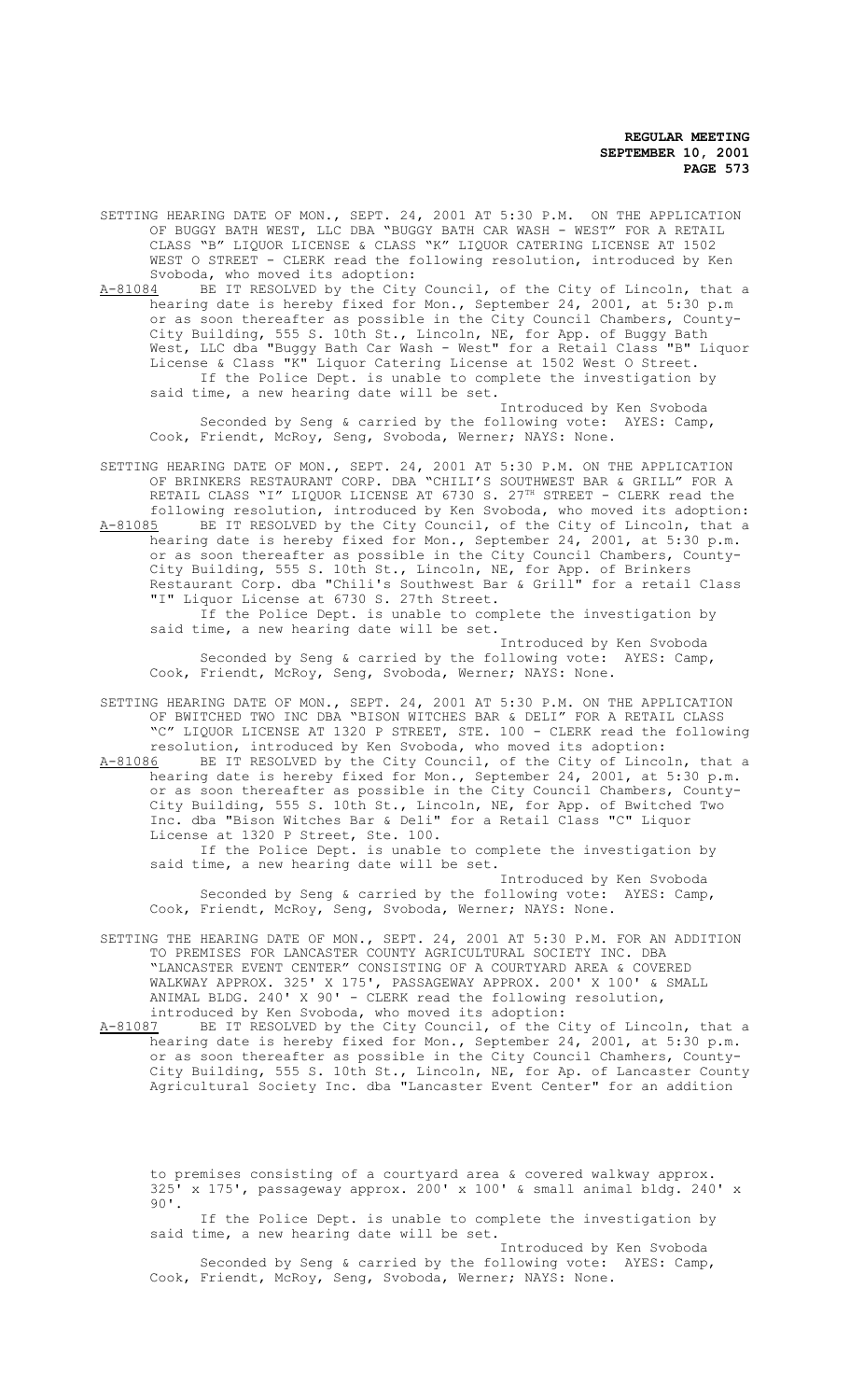SETTING HEARING DATE OF MON., SEPT. 24, 2001 AT 5:30 P.M. FOR THAI GARDEN , LLC DBA THAI GARDEN RESTAURANT FOR A CLASS "I" LIQUOR LICENSE AT 1245 Q STREET, STE. 100 - CLERK read the following resolution, introduced by Ken Svoboda, who moved its adoption:

A-81088 BE IT RESOLVED by the City Council, of the City of Lincoln, that a hearing date is hereby fixed for Mon., September 24, 2001, at 5:30 p.m. or as soon thereafter as possible in the City Council Chambers, County-City Building, 555 S. 10th St., Lincoln, NE, for App. of Thai Garden, LLC dba "Thai Garden Restaurant" for a Class "I" Liquor License at 1245 Q Street, Ste. 100.

If the Police Dept. is unable to complete the investigation by said time, a new hearing date will be set.

Introduced by Ken Svoboda Seconded by Seng & carried by the following vote: AYES: Camp, Cook, Friendt, McRoy, Seng, Svoboda, Werner; NAYS: None.

#### **PETITIONS AND COMMUNICATIONS**

- PETITION TO VACATE PUBLIC WAY THE EASTERN HALF OF NORTH-SOUTH ALLEY FROM THE NORTH LINE OF LEXINGTON AVENUE TO THE SOUTH LINE OF EAST-WEST ALLEY FROM 70TH STREET TO 73RD STREET SUBMITTED BY JUSTIN & SHERYL STINE - CLERK presented said petition which was referred to the Law Dept.
- APP. OF PIUS X HIGH SCHOOL BOOSTER CLUB B.O.L.T. TO CONDUCT A LOTTERY WITHIN THE CITY OF LINCOLN. (NEED A MOTION TO SET HEARING DATE FOR MON., SEPT. 17, 2001 AT 1:30 P.M.) - CLERK requested a hearing date be set for Mon., Sept. 17, 2001 at 1:30 p.m.:<br>SVOBODA So moved.
- So moved. Seconded by Seng & carried by the following vote: AYES: Camp, Cook, Friendt, McRoy, Seng, Svoboda, Werner; NAYS: None.

### **THE FOLLOWING APPS. WERE REFERRED TO PLANNING DEPT.:**

Special Permit No. 1929 - App. of Red Star Auto Plaza, L.L.C. for storage of vehicles for sale & resale in the front yard in the H-3 District. Change of Zone No. 3285 - App. of Andermatt, L.L.C. to change from AG to B-5 & AG to 0-3 at 84<sup>th</sup> & Highway 2.

Change of Zone No. 3320 - App. of Heritage Lakes L.L.C. for a change from AG to R-3 at S. 98<sup>th</sup> Street & Pine Lake Road.

Use Permit No. 140 - App. of Eiger Corp. for commercial use of 803,400 sq. ft. to be used for shopping center, Appian Way.

APPLICATION OF HUSKER ATHLETICS FUND, 117 S. STADIUM, TO CONDUCT A RAFFLE WITHIN THE CITY LIMITS. (NEED MOTION TO SET HEARING DATE OF MON., SEPT. 17, 2001 AT 1:30 P.M..) - CLERK requested a hearing date be set for Mon., Sept. 17, 2001 at 1:30 p.m.:<br>SVOBODA So moved.

So moved. Seconded by Seng & carried by the following vote: AYES: Camp, Cook, Friendt, McRoy, Seng, Svoboda, Werner; NAYS: None.

APPLICATION OF ST. TERESA'S CATHOLIC CHURCH, 735 S. 36<sup>TH</sup> ST., TO CONDUCT A RAFFLE WITHIN THE CITY OF LINCOLN. (NEED MOTION TO SET HEARING DATE OF MON. SEPT. 17, 2001 AT 1:30 P.M.) - CLERK requested a hearing date be set for Mon., Sept.  $17,2001$  at  $1:30$  p.m.:<br>SVOBODA So moved.

#### **REPORTS OF CITY OFFICERS**

CLERK'S LETTER & MAYOR'S APPROVAL OF ORDINANCES & RESOLUTIONS PASSED ON AUGUST 20, 2001 - CLERK presented said report which was placed on file in the Office of the City Clerk. **(27-1)**

CLERK'S LETTER & MAYOR'S APPROVAL OF RESOLUTIONS PASSED ON AUGUST 22, 2001. (BELTWAY) - CLERK presented said report which was placed on file in the Office of the City Clerk. **(27-1)**

So moved. Seconded by Seng & carried by the following vote: AYES: Camp, Cook, Friendt, McRoy, Seng, Svoboda, Werner; NAYS: None.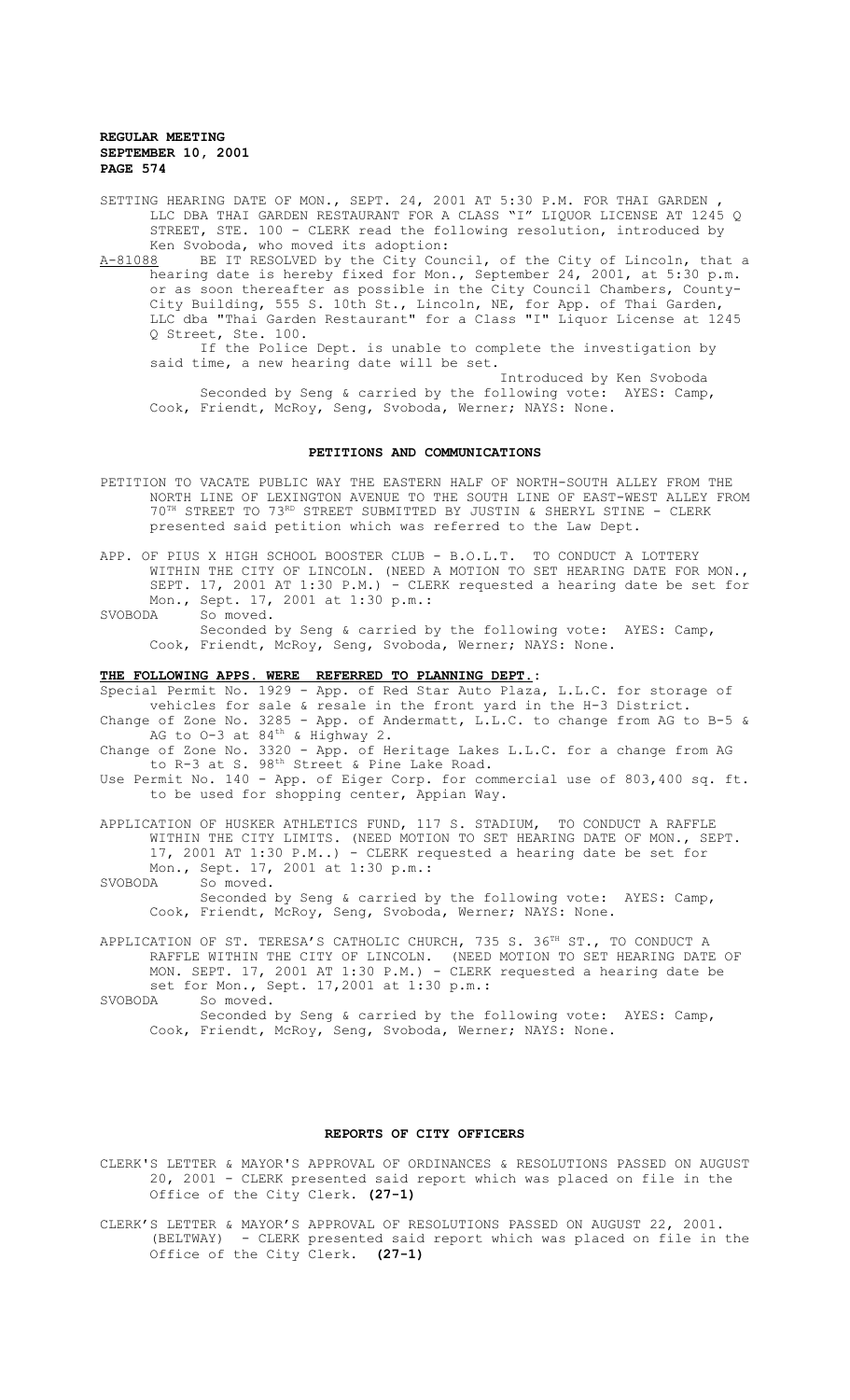CLERK'S LETTER & MAYOR'S APPROVAL OF ORDINANCES & RESOLUTIONS PASSED ON AUGUST 27, 2001 - CLERK presented said report which was placed on file in the Office of the City Clerk. **(27-1)**

INVESTMENT OF FUNDS FOR AUGUST 13 THROUGH AUGUST 17, 2001 - CLERK read the following resolution, introduced by Ken Svoboda, moved its adoption: A-81089 BE IT HEREBY RESOLVED BY THE CITY COUNCIL of the City of Lincoln, Nebraska:

That the attached list of investments be confirmed and approved, and the City Treasurer is hereby directed to hold said investments until maturity unless otherwise directed by the City Council. (Investments for August 20 - August 24, 2001.)

Introduced by Ken Svoboda Seconded by Seng & carried by the following vote: AYES: Camp, Cook, Friendt, McRoy, Seng, Svoboda, Werner; NAYS: None.

APPROVING DISTRIBUTION OF FUNDS REPRESENTING INTEREST EARNINGS ON SHORT-TERM INVESTMENTS OF IDLE FUNDS FOR MONTH ENDED JULY 31, 2001 - CLERK read the following resolution, introduced by Ken Svoboda, who moved its adoption: A-81090 BE IT RESOLVED by the City Council of the City of Lincoln, Nebraska:

That during the month ended July 31, 2001, \$218,500.84 was earned from short-term investments of "IDLE FUNDS". The same is hereby distributed tot he various funds on a pro-rata basis using the balance of each fund and allocating a portion of the interest on the ratio tht such balance bears to the total of all fund balances.

Introduced by Ken Svoboda Seconded by Seng & carried by the following vote: AYES: Camp, Cook, Friendt, McRoy, Seng, Svoboda, Werner; NAYS: None.

REPORTS FROM CITY TREASURER OF TELECOMM OCC. TAX FOR THE QUARTER ENDING SEPT. 1999: GLOBAL CROSSING; MONTH OF JUNE, 2001: ALLTEL SYSTEMS OF THE MIDWEST; JULY, 2001: USA PAGING, MCLEODUSA, OPERATOR COMM., SPRINT, EXCEL, AT&T, GUARANTEED PHONE SERVICES, LONG DISTANCE OF MICHIGAN, I-LINK, BIG PLANET, ASSOC. ADM., ZONE TELECOM, ATS MOBILE, SPRINT SPECTRUM, TELCO DEV. JULY, 2001: NEXTEL WEST, COAST INT'L., INTELLICALL, BELL ATLANTIC, WORLDCOM., LINCOLN CELTECO, ALLTEL COMM., ALLTEL NEBRASKA INC. - CLERK presented said report which was placed on file in the Office of the City Clerk. **(20)**

### **ORDINANCES - 1ST READING**

AMENDING SECTION 2.62.020 OF THE LINCOLN MUNICIPAL CODE TO INCLUDE BI-WEEKLY POST EMPLOYMENT HEALTH PLAN CONTRIBUTIONS FOR PURPOSES OF CALCULATING PENSION BENEFITS FOR PARTICIPANTS IN POLICE AND FIRE PENSION PLAN "A" CLERK read an ordinance, introduced by Ken Svoboda, amending Section 2.62.020 of the Lincoln Municipal Code to amend the definition of regular pay to include bi-weekly Post Employment Health Plan (PEHP) contributions for purposes of calculating pension benefits for participants in Police and Fire Pension Plan "A"; and repealing Section 2.62.020 of the Lincoln Municipal Code as hitherto existing, the first time.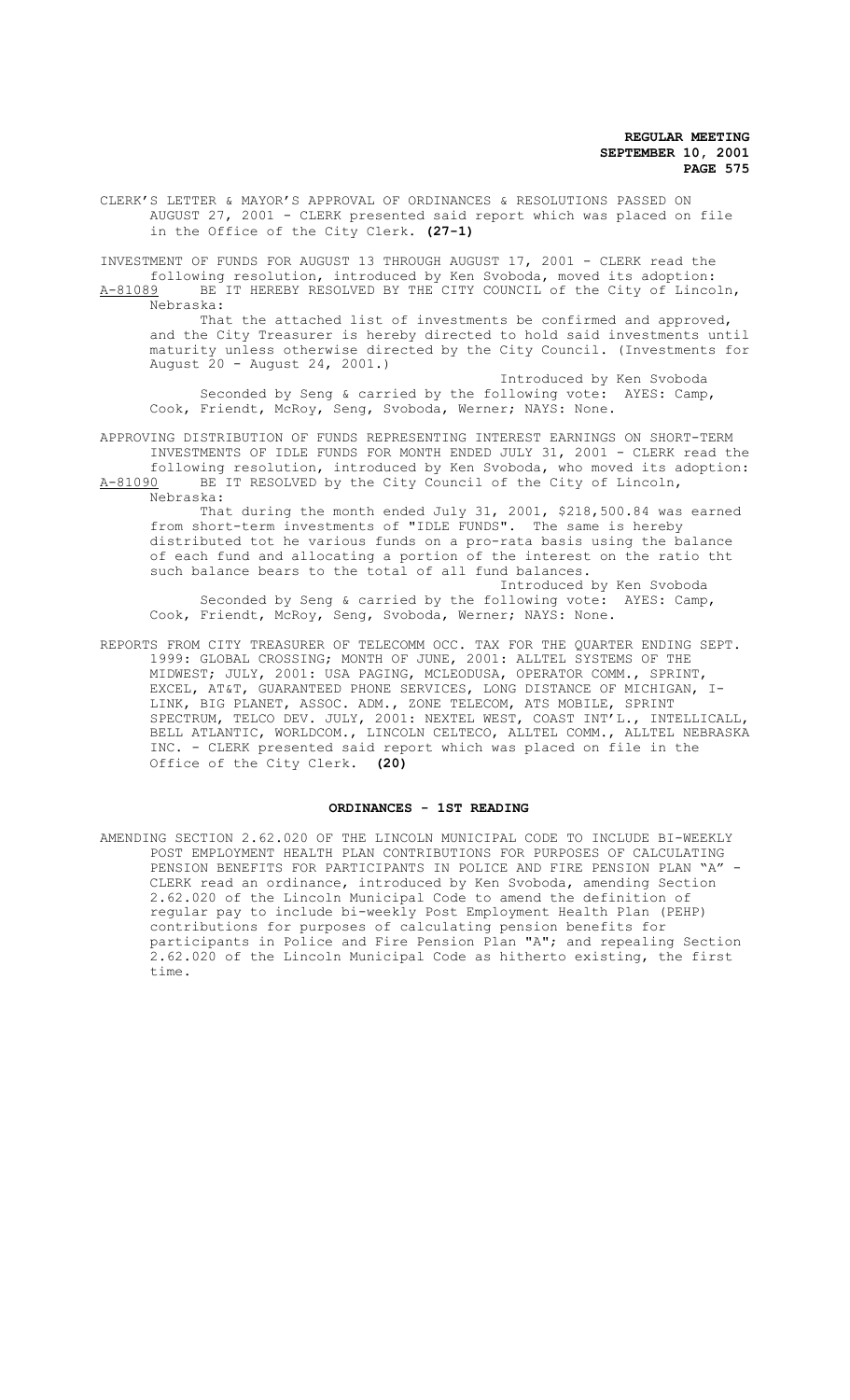- AMENDING SECTION 2.65.020 OF THE LINCOLN MUNICIPAL CODE TO AMEND THE DEFINITION OF REGULAR PAY TO INCLUDE BI-WEEKLY POST EMPLOYMENT HEALTH PLAN CONTRIBUTIONS FOR PURPOSES OF CALCULATING PENSION BENEFITS FOR PARTICIPANTS IN POLICE AND FIRE PENSION PLAN "B"- CLERK read an ordinance, introduced by Ken Svoboda, amending Section 2.62.020 of the Lincoln Municipal Code to amend the definition of regular pay to include bi-weekly Post Employment Health Plan (PEHP) contributions for purposes of calculating pension benefits for participants in Police and Fire Pension Plan "B"; and repealing Section 2.65.020 of the Lincoln Municipal Code as hitherto existing, the first time.
- AMENDING SECTION 2.66.020 OF THE LINCOLN MUNICIPAL CODE TO AMEND THE DEFINITION OF REGULAR PAY TO INCLUDE BI-WEEKLY POST EMPLOYMENT HEALTH PLAN CONTRIBUTIONS FOR PURPOSES OF CALCULATING PENSION BENEFITS FOR PARTICIPANTS IN POLICE AND FIRE PENSION PLAN "C" - CLERK read an ordinance, introduced by Ken Svoboda, amending Section 2.66.020 of the Lincoln Municipal Code to amend the definition of rgular pay to include bi-weekly Post Employment Health Plan (PEHP) contributions for purposes of calculating pension benefits for participants in Police & Fire Pension Plan "C"; and repealing Section 2.66.020 of the Lincoln Municipal Code as hitherto existing, the first time.
- CHANGE OF ZONE 3336 APPLICATION OF REX ANDERSON FOR A CHANGE OF ZONE FROM I-1 INDUSTRIAL TO R-7 RESIDENTIAL ON PROPERTY GENERALLY LOCATED AT 19TH AND DUDLEY STREETS - CLERK read an ordinance introduced by Ken Svoboda, amending the Lincoln Zoning District Maps attached to and made a part of Title 27 of the Lincoln Municipal Code, as provided by Section 27.05.020 of the Lincoln Municipal Code, by changing the boundaries of the districts established and shown thereon, the first time.

# **ORDINANCES - 3RD READING**

CHANGE OF ZONE 3333 - APPLICATION OF UNION BANK & TRUST FOR A CHANGE OF ZONE FROM AG AGRICULTURAL TO AGR AGRICULTURAL RESIDENTIAL ON PROPERTY GENERALLY LOCATED AT S.W. 12TH STREET AND WEST DENTON ROAD - CLERK read an ordinance, introduced by Glenn Friendt, amending the Lincoln Zoning District Maps attached to and made a part of Title 27 of the Lincoln Municipal Code, as provided by Section 27.05.020 of the Lincoln Municipal Code, by changing the boundaries of the districts established and shown thereon, the third time.<br>FRIENDT Moved to pass the ordinance

Moved to pass the ordinance as read. Seconded by Werner & carried by the following vote: AYES: Camp, Cook, Friendt, McRoy, Seng, Svoboda, Werner; NAYS: None. The ordinance, being numbered **#17910**, is recorded in Ordinance Book 24, Page

AMENDING SECTION 2.62.200 OF THE LINCOLN MUNICIPAL CODE TO ALLOW MEMBERS OF THE POLICE AND FIRE PENSION PLANS "B" AND "C" TO SWITCH TO PLAN "A" WITHIN SIX MONTHS AFTER DEFERRED RETIREMENT OPTION PLAN IMPLEMENTATION - CLERK read an ordinance, introduced by Jonathan Cook, amending Section 2.62.200 of the Lincoln Municipal Code to provide members of Police and Fire Pension Plans "B" and "C" the opportunity to elect to participate in Police and Fire Pension Plan "A" subsequent to the implementation of the Deferred Retirement Option Plan, and repealing Section 2.62.200 of the Lincoln Municipal Code as hitherto existing, the third time.

COOK Moved to pass the ordinance as read. Seconded by Seng & carried by the following vote: AYES: Camp, Cook, Friendt, McRoy, Seng, Svoboda, Werner; NAYS: None.

The ordinance, being numbered **#17911**, is recorded in Ordinance Book 24, Page

### **MISCELLANEOUS BUSINESS**

### **PENDING LIST -**

CREATING ALLEY PAVING DIST. 360 IN THE NORTH/SOUTH ALLEY BETWEEN WORTHINGTON AVE. & 20TH ST., FROM SOUTH ST. NORTH APPROX. 300'. (3/5/01 - PLACED ON PENDING) - CLERK requested Bill No. 01-20 be Withdrawn from Pending.

COOK So moved. Seconded by Svoboda & carried by the following vote: AYES: Camp, Cook, Friendt, McRoy, Seng, Svoboda, Werner; NAYS: None.